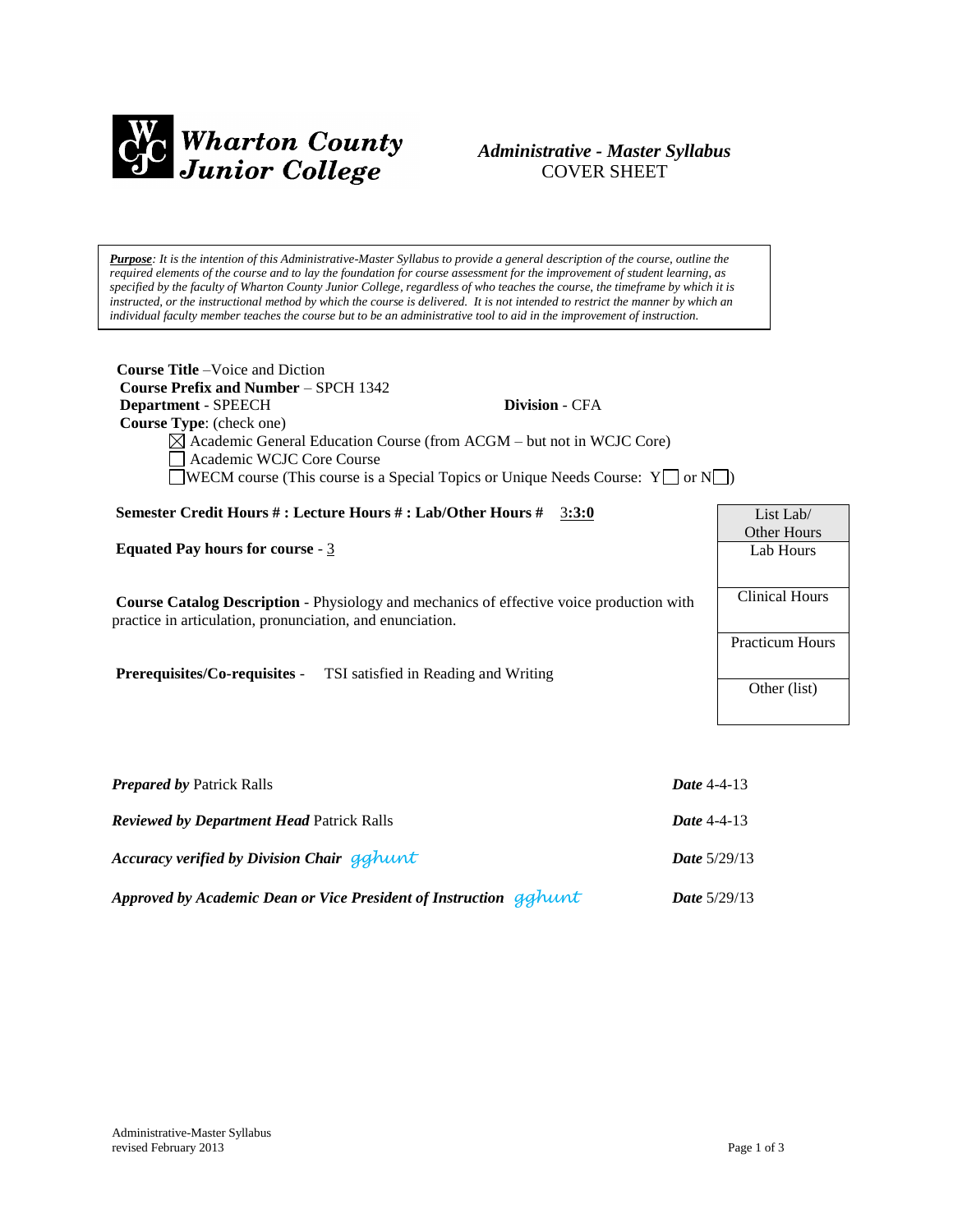

**I. Topical Outline** – Each offering of this course must include the following topics (be sure to include information regarding lab, practicum, clinical or other non-lecture instruction):

Relaxation and breathing techniques Correct Pronunciation Mastery of the International Phonetic Alphabet Oral interpretation Projection, resonance, and dialect training

#### **II. Course Learning Outcomes**

| <b>Learning Outcomes</b><br>Upon successful completion of this course,<br>students will:              | <b>Methods of Assessment</b>                      |
|-------------------------------------------------------------------------------------------------------|---------------------------------------------------|
| 1. Demonstration of proper vocal technique,<br>projection, voice strength, and voice development      | 1. Graded instructor observation                  |
| 2. Identification of the major bodily organs and<br>muscle groups associated with the voice and vocal | 2. Graded classroom exercises, quizzes, and exams |
| support<br>3. Utilization of the International Phonetic                                               | 3. Graded in class exercises and final exam       |
| Alphabet<br>4. Comprehension of the differences in various                                            | 4. Ouizzes and exams                              |
| dialects<br>5. Successful demonstration of oral interpretation<br>characterizations                   | 5. Graded Oral performance                        |
|                                                                                                       |                                                   |

### **III. Required Text(s), Optional Text(s) and/or Materials to be Supplied by Student.**

Kenneth Crannel,. VOICE AND ARTICULATION. Latest edition

#### **IV. Suggested Course Maximum** - 20

**V. List any specific spatial or physical requirements beyond a typical classroom required to teach the course**.

Smart classroom with podium

### **VI. Course Requirements/Grading System – Describe any course specific requirements such as research papers or reading assignments and the generalized grading format for the course**

Quizzes and Exams (25%); In class oral exercises (25%); Oral Interpretation performance (25%); final exam (25%) A (90-100); B (80-89); C (70-79); D (60-69); F (Below 60)